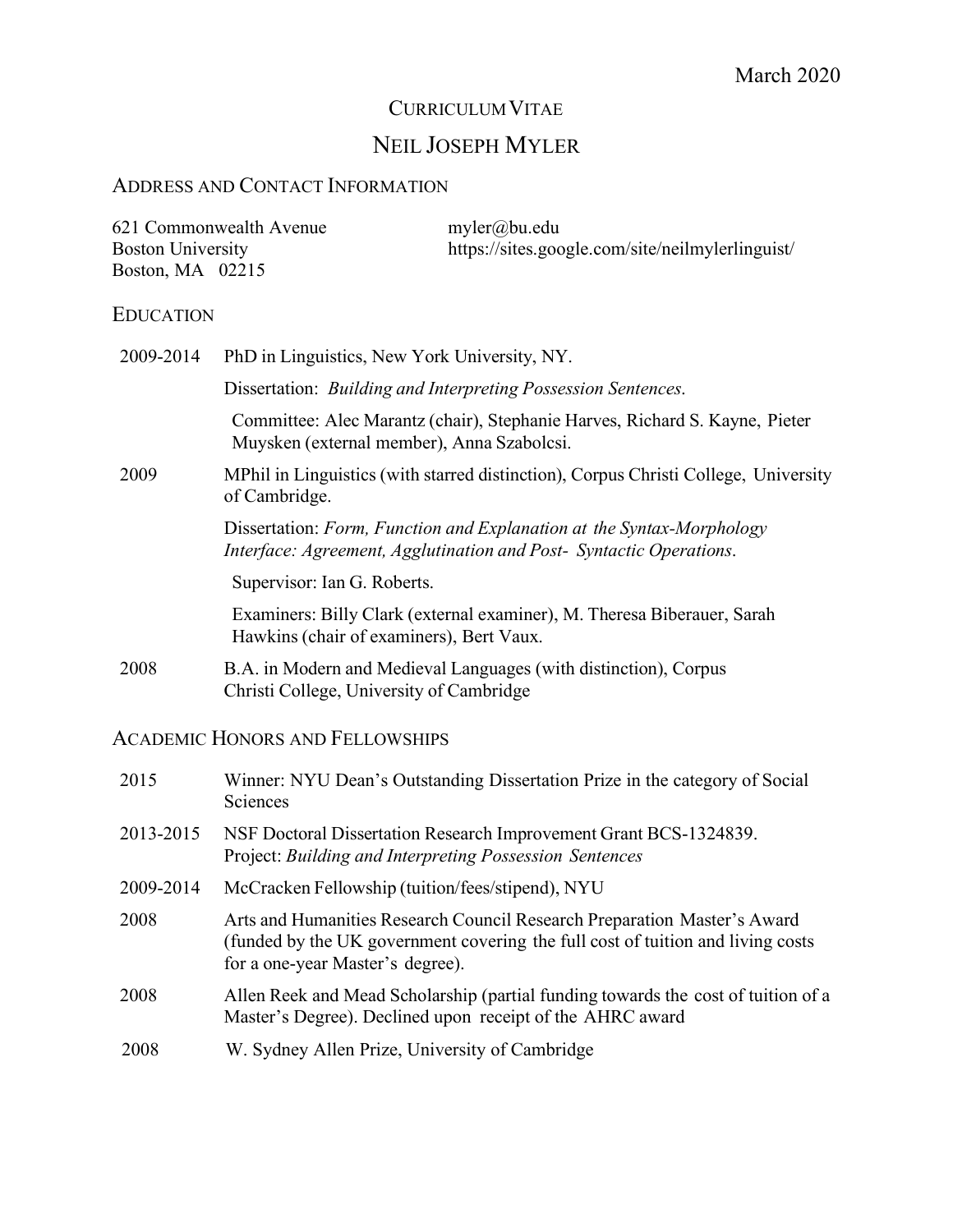# EMPLOYMENT HISTORY

# ACADEMIC APPOINTMENTS AT BOSTON UNIVERSITY

| 2018-     | Assistant Professor of Linguistics (Department of Linguistics)                                   |
|-----------|--------------------------------------------------------------------------------------------------|
| 2014-2018 | Assistant Professor of Linguistics (Department of Romance Studies)                               |
|           | <b>TEACHING</b> (Boston University)                                                              |
| 2020      | CAS LX 365/GRS LX 665: Variation in dialects of English (spring).                                |
| 2020      | CAS LX 110: Say What? Accents, Dialects, and Society (spring).                                   |
| 2019      | CAS LX 311/GRS LX 611: Morphology: Introduction to the Structures and<br>Shapes of Words (fall). |
| 2019      | CAS LX 317/GRS LX 617: Having and Being Across Languages (fall).                                 |
| 2018      | CAS LX 365/GRS LX 665: Variation in dialects of English (fall).                                  |
| 2018      | CAS LX 110: Say What? Accents, Dialects, and Society (fall).                                     |
| 2018      | CAS LX 370/GRS LX 670: Romance Linguistics (spring).                                             |
| 2018      | CAS LX 391/GRS LX 691: Linguistic Field Methods (spring).                                        |
| 2017      | CAS LX 110: Say What? Accents, Dialects, and Society (fall).                                     |
| 2017      | CAS LX 311/GRS LX 611: Morphology: Introduction to the Structures and<br>Shapes of Words (fall). |
| 2017      | CAS LX 321/GRS LX 621: Syntax (spring).                                                          |
| 2017      | CAS LX 391/GRS LX 691: Linguistic Field Methods (spring).                                        |
| 2016      | CAS LX 110: Say What? Accents, Dialects, and Society (fall).                                     |
| 2016      | CAS LX 365/GRS LX 665: Variation in dialects of English (fall).                                  |
| 2016      | CAS LX 521: Morphology (spring).                                                                 |
| 2016      | CAS LX 501: Linguistic Field Methods (spring).                                                   |
| 2015      | CAS LX 530: Variation in dialects of English (fall).                                             |
| 2015      | CAS LX 532: Romance Linguistics (fall).                                                          |
| 2015      | CAS LX 501: Linguistic Field Methods (spring).                                                   |
| 2015      | CAS LX 517: "Having" and "Being" Across Languages (spring).                                      |
| 2014      | CAS LX 521: Morphology (fall).                                                                   |
| 2014      | CAS LX 500: Topics in Linguistics: Variation in English dialects (fall).                         |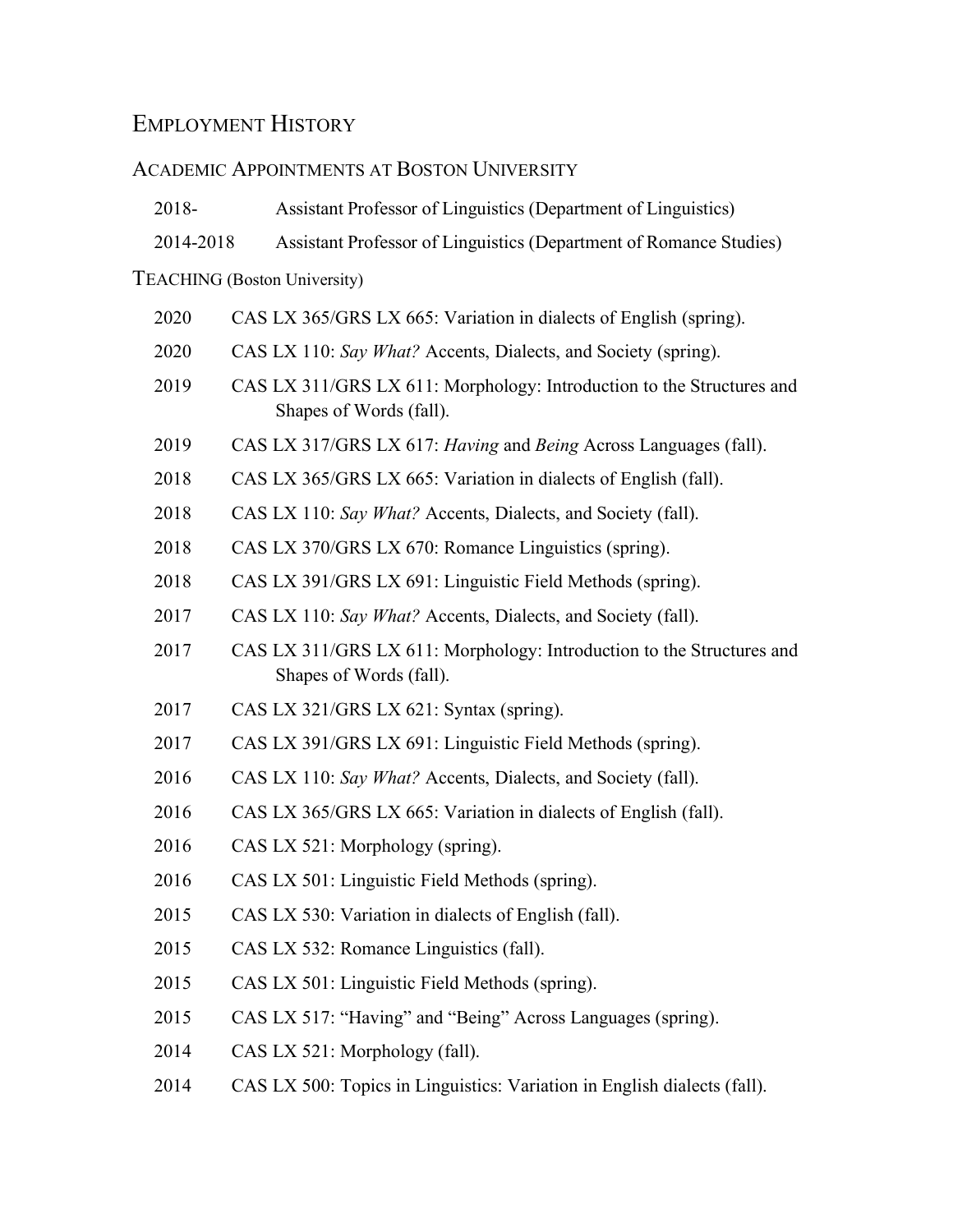TEACHING ASSISTANTSHIPS (New York University)

- 2013 Language; with Lucas Champollion (fall).
- 2012 Grammatical Analysis (Syntax); with Stephanie Harves (spring).
- 2012 Grammatical Diversity (Comparative Syntax); with Richard S. Kayne (fall).
- 2011 Language; with Gillian Gallagher (spring).
- 2010 Language and Mind; with Alec Marantz and Brian McElree (fall).

RESEARCHASSISTANTSHIPS (New York University)

- 2013 For Gillian Gallagher: Helped to run perception and production experiments on Quechua ejective consonants in Cochabamba, Bolivia.
- 2011 For Stephanie Harves: Conducted syntactic research on the have yet to construction in English.
- 2011 For Gillian Gallagher. Transcription of Quechua sound recordings.
- 2010-11 For Richard S. Kayne. Reorganized a filing system; researched and produced detailed reports on published descriptions of languages which have been claimed to violate putative universals in the word orders of relative clauses.

## INDEXING

| 2013 | Matushansky, Ora and Alec Marantz (eds.) Distributed Morphology Today:<br><i>Morphemes for Morris Halle</i> (Cambridge, MA: MIT Press).                          |
|------|------------------------------------------------------------------------------------------------------------------------------------------------------------------|
| 2013 | Kayne, Richard S., Thomas Leu and Raffaella Zanuttini. An Annotated<br>Syntax Reader: Lasting Insights and Questions (Oxford: Blackwell/Wiley).                  |
| 2010 | Biberauer, M. Theresa, Anders Holmberg, Ian Roberts and Michelle Sheehan<br>(eds.) Parametric Variation: Null Subjects in Minimalist Theory (Cambridge:<br>CUP). |

# PUBLICATIONS AND PRESENTATIONS

## **BOOKS**

Myler, Neil. (2016) *Building and Interpreting Possession Sentences*. (Cambridge, MA: MIT Press)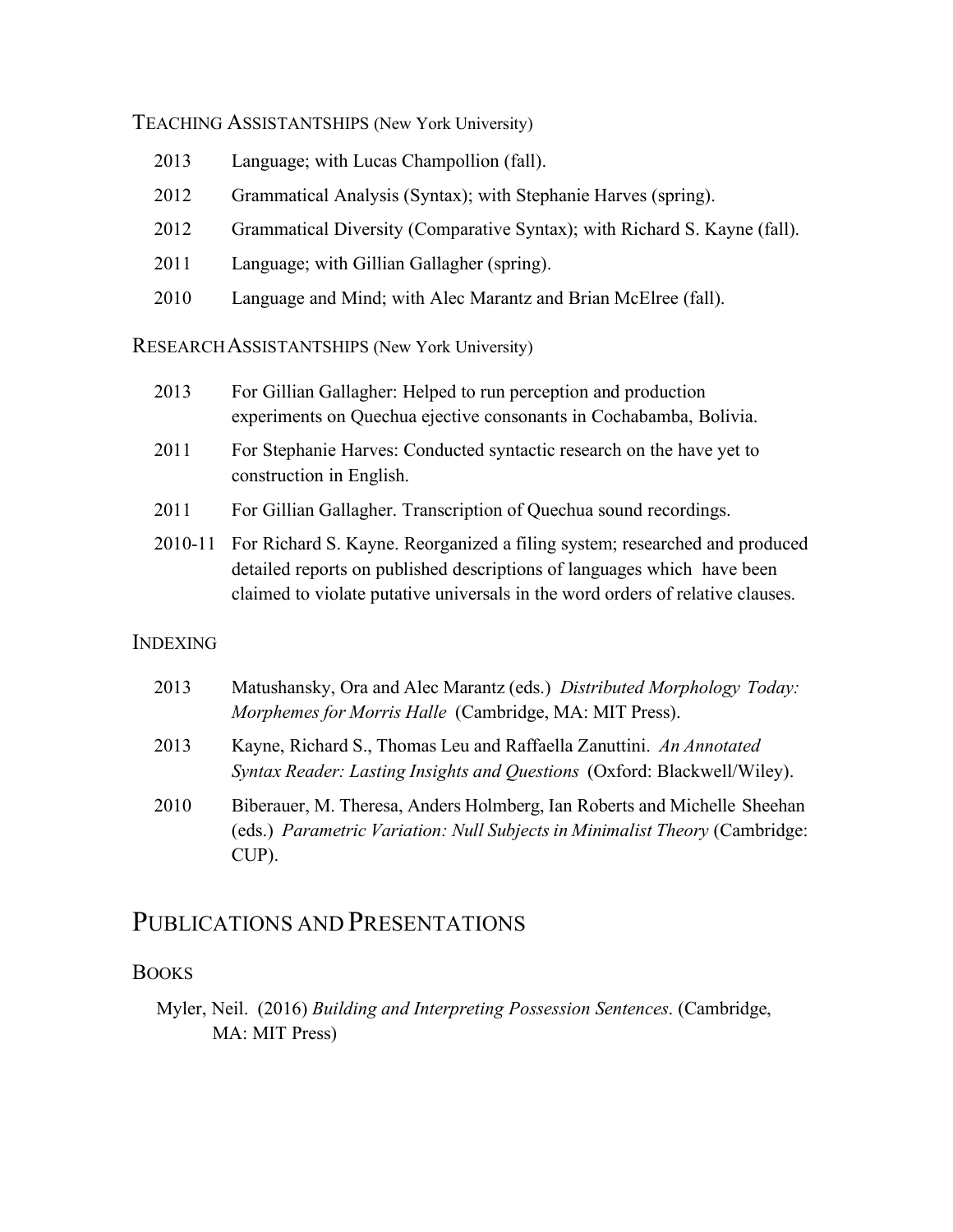#### PEER-REVIEWED JOURNAL ARTICLES

#### *In preparation*

Myler, Neil (under revision) Attributive Possession and the Contributions of Roots.

- Nevins, Andrew and Neil Myler (under revision) A Relation-Headed Approach to Participialized Inalienable Possession.
- Myler, Neil, Einar Freyr Sigurðsson and Jim Wood (in progress) A Game of two HAVEs: Carving up Possession in Icelandic. Ms. Boston University, University of Pennsylvania, and Yale University.

#### *Completed*

- Myler, Neil and Zoliswa Mali (to appear) Two Places for Causees in isiXhosa Productive Morphological Causatives. (In production at *Syntax)*
- Myler, Neil (2018) Complex Copula Systems as Suppletive Allomorphy. *Glossa: a journal of general linguistics*, 3(1), 51.
- Myler, Neil (2017) Cliticization feeds agreement: a view from Quechua. *Natural Language and Linguistic Theory* 35:751-800. (First Published Online October 20, 2016)
- Fruehwald, Josef & Neil Myler (2015) I'm done my homework- Case assignment in a stative passive. *Linguistic Variation* 15:2:141-168.
- Myler, Neil (2015) Stem storage? Not proven. A reply to Bermúdez-Otero (2013). *Linguistic Inquiry* 46.1:173-186.
- Harves, Stephanie & Neil Myler (2014) Licensing NPIs and Licensing Silence: *Have/Be Yet To* in English. *Lingua* 148:213-239.
- Myler, Neil. (2013) On *coming the pub* in the North West of England: Accusative Unaccusatives, Dependent Case and Preposition Incorporation. *Journal of Comparative Germanic Linguistics* 16:189-207.

#### CONFERENCE PROCEEDINGS, BOOK CHAPTERS, REVIEWS & WORKING PAPERS

#### *In preparation*

- Mali, Zoliswa and Myler, Neil (submitted) isiXhosa Causatives: A Puzzle for Theories of Argument Structure. Paper submitted to the *Proceedings of the 49th Annual Conference on African Linguistics*.
- Marantz, Alec and Neil Myler (In preparation) Contextual Allosemy. In preparation for Alexiadou, Artemis, Ruth Kramer, Alec Marantz, and Isabel Oltra-Massuet (eds.) *The Cambridge Handbook of Distributed Morphology*.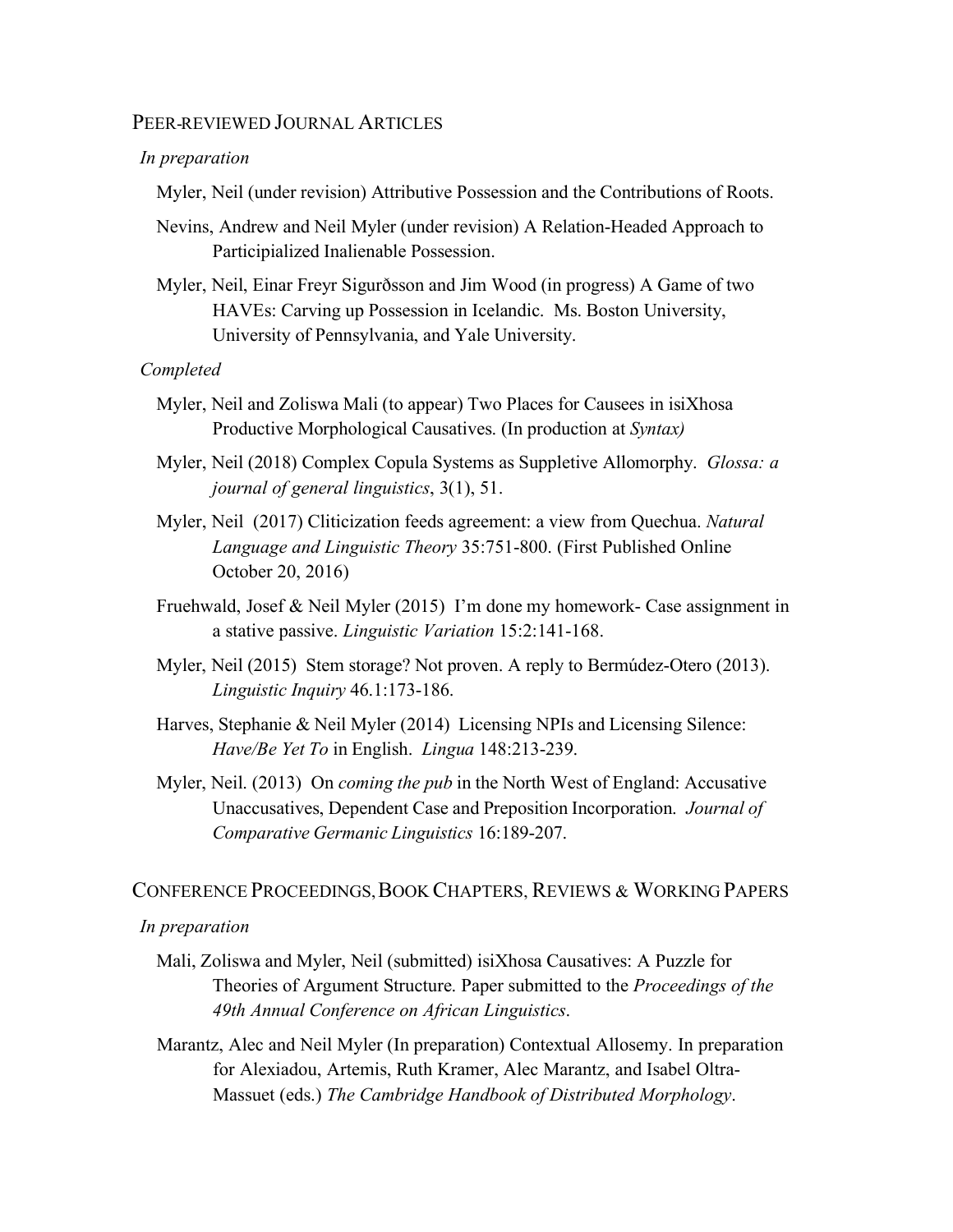#### *Completed*

- Wood, J., & Myler, N. (2019, July 29). Argument Structure and Morphology. *Oxford Research Encyclopedia of Linguistics*. https://oxfordre.com/linguistics/view/10.1093/acrefore/9780199384655.001.0 001/acrefore-9780199384655-e-605.
- Myler, Neil (2018) Variation in the Syntax and Semantics of Predicative Possession in Quechua. *Proceedings of the Workshop on the Structure and Constituency of the Languages of the Americas 21*
- Vaux, Bert, and Myler, Neil (2018) Issues and prospects in Rule-Based Phonology. *The Routledge Handbook of Phonological Theory*. Ed by S.J. Hannahs and Anna Bosch. (London: Routledge)
- Myler, Neil (2017) Some Predictions of a Suppletive Allomorphy Approach to Complex Copula Systems. *Proceedings of the 47th North East Linguistic Society Conference (NELS)*
- Myler, Neil (2017) Exceptions to the Mirror Principle and Morphophonological "action at a distance": The role of "word"-internal Phrasal Movement and Spell Out. In *The Structure of Words at the Interfaces*. Ed by Heather Newell, Maire Noonan, Glyne Piggott, and Lisa Travis. Oxford: OUP.
- Miller, Brett, Neil Myler, & Bert Vaux. (2017) Phonology in Universal Grammar. In Ian Roberts. (ed.) *The Oxford Handbook of Universal Grammar*. 153-182. Oxford: OUP.
- Myler, Neil (2016) How to turn a not-yet-possessed DP into a predicate nominal in Cochabamba Quechua. *Proceedings of the 88th Annual Meeting of the Linguistic Society of America.*
- Myler, Neil (2015) Book Review: Horn, Lawrence and Raffaella Zanuttini (eds.) 2014. *Micro-Syntactic Variation in North American English*. Oxford, OUP. *Language* 91.3:746-75.
- Myler, Neil (2014) Predicative Possession in Cochabamba Quechua: Syntax and Interpretation. *Proceedings of NELS 44.*
- Myler, Neil (2014) Cliticization Feeds Agreement: A view from Cuzco Quechua. *Proceedings of NELS 43.*
- Myler, Neil & Stephanie Harves (2014) Movement and Silence in the English *have yet to* Construction. *Proceedings of the 37th Penn Linguistics Colloquium.*
- Nevins, Andrew & Neil Myler (2014) A Brown-eyed Girl. *UCLA Working Papers in Linguistics: Papers in Honor of Sarah van Wagenen*.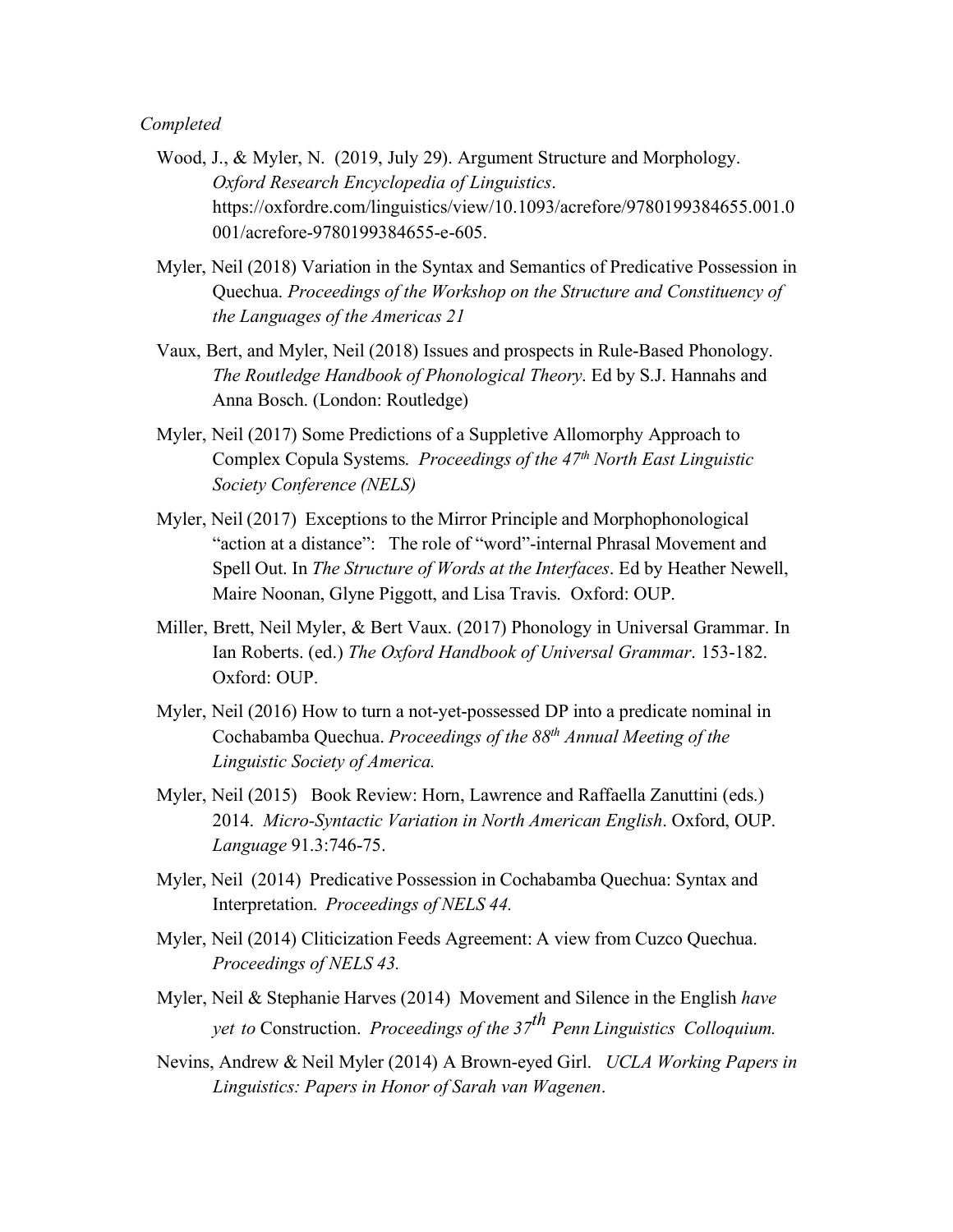- Myler, Neil (2013) Linearization and Post-Syntactic Operations in the Quechua DP. In Biberauer, M. Theresa & Ian G. Roberts (eds.) *Challenges to Linearization.* Pp 171-210. Mouton de Gruyter.
- Vaux, Bert & Neil Myler (2012) Metre is Music: a Reply to Fabb and Halle. In Patrick Rebuschat, Martin Rohrmeier, John A. Hawkins and Ian Cross (eds.) *Language and Music as Cognitive Systems*. Pp 43-50. Oxford, OUP.
- Myler, Neil (2012) Light verbs, hidden relatives and control: the case of derived nominals. In Iordachioia, Gianina (ed.) *Proceedings of JeNom 4*. Pp.97-118 University of Stuttgart.
- Myler, Neil (2011) *Come the pub with me*: Silent TO in a Dialect of British English. In Myler, Neil and Jim Wood (eds.) *NYU Working Papers in Linguistics Volume 3: Papers in Syntax.* (Available Online: http://linguistics.as.nyu.edu/object/linguistics.grad.nyuwpl).
- Myler, Neil (2009) Linearization and post-syntactic operations in the Quechua DP. In Alastair Appleton, Elliott Lash, and Marius L. Jøndal (eds.) *Cambridge Occasional Papers in Linguistics* 5:46-66.

### **OTHER MANUSCRIPTS**

Myler, Neil (2012) *They're island sensitive, them*: Right Dislocation and Right Peripheral Pronoun Doubling as a window into pronominalization. Ms., New York University.

### INVITEDPRESENTATIONS

## *Please note that the following scheduled presentation has been postponed because of the COVID-19 crisis.*

2020 Three Approaches to Mirror Principle Violations and Their Typological Predictions. Invited talk at the Princeton Symposium on Syntactic Theory. 2019 Two Places for Causees in Productive isiXhosa Morphological Causatives [based on joint work with Zoliswa Mali]. Invited Lecture to students in Ling 381/718: Morphology and Argument Structure, Yale University. Tuesday, October 22nd, 2019. 2018 Some puzzles in isiXhosa Causatives [based on joint work with Zoliswa Mali]. Invited Linguistics Colloquium, University of Connecticut. Friday, March 23rd, 2018. 2018 Some Puzzles in isiXhosa Causatives [based on joint work with Zoliswa Mali]. Invited Talk at the Morphology and Syntax Worskhop, University of Chicago. Friday, Feb 9<sup>th</sup>, 2018.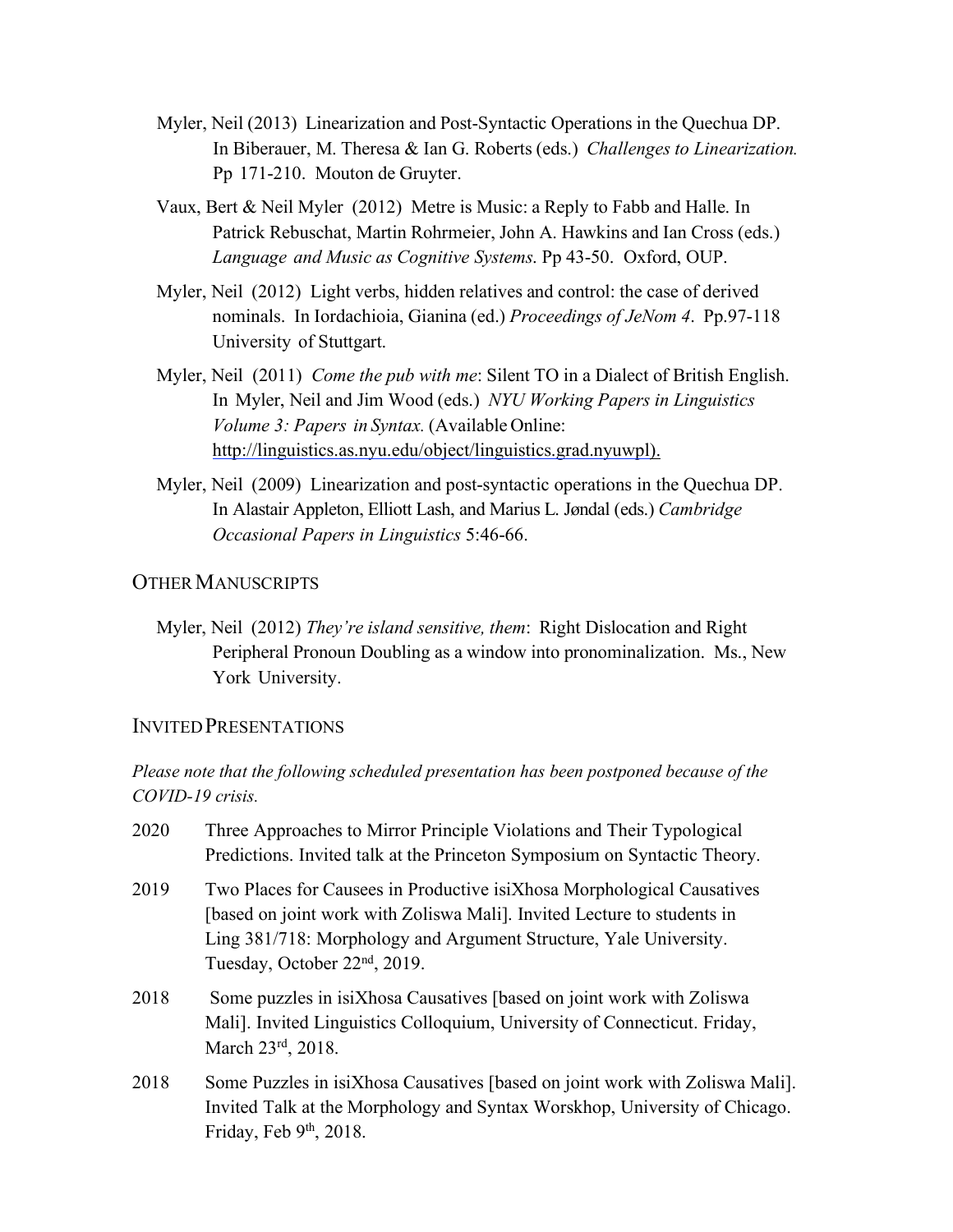*Please note that the following three scheduled presentations had to be cancelled because of an illness in the family:*

- 2017 Szabolsci's Puzzles: Prospects for a Solution. Invited Keynote Address at the *Definiteness, possessivity, and exhaustivity* workshop at the Societas Linguistica Europea Conference, Zürich. September 10-13, 2017.
- 2017 Attributive Possession and the Contributions of Roots. Invited Keynote Address at the Roots V Conference, University College London/Queen Mary University of London. June 16-17, 2017.
- 2017 Affix Order and Interpretation at Both Interfaces (Minicourse at the ACTL Summer School, University College London)
- 2016 Discussion of Fruehwald and Myler (2015). Invited Lecture to students in Ling 211b: Grammatical Diversity in US English, Yale University. Thursday, February 18th, 2016.
- 2015 Microvariation in the Andes: Two Case Studies. Invited Talk at the University of Pennsylvania, November 19, 2015.
- 2015 The Grammar of some Rootless Structures. Talk given at the Roots Workshop, NYU, July 1, 2015.
- 2015 Some Advantages of not taking wordhood too seriously. Keynote address given to the  $12<sup>th</sup>$  Annual Harvard Undergraduate Linguistics Colloquium, Harvard University, April 26, 2015.
- 2015 A Long, Hard Look into the Mirror. Talk Given at the NYU Syntax Brown Bag, March 12, 2015.
- 2014 A Brown-Eyed Girl: a generative approach to "predicativization". The Polinsky Lab Meeting, Harvard University, November 12, 2014.
- 2014 *Going the pub and being the library*: A Microparameter in North-West English Prepositional Phrases. Boston University Linguistics Faculty Spotlight. October 2, 2014.
- 2014 Predicative Possession and the Theory of Argument Structure. Syntax Supper, Graduate Center CUNY, April 1, 2014.
- 2014 Predicative Possession and the Theory of Argument Structure. Colloquium, Stanford University, February 11, 2014.
- 2014 What's silent syntax, and what's semantics by itself? Two Case Studies from English dialects. Syntax Seminar, Stanford University, February 10, 2014.
- 2014 Crack words, and you crack grammar: what morphology has to teach us about the language faculty. Boston University, February 3, 2014.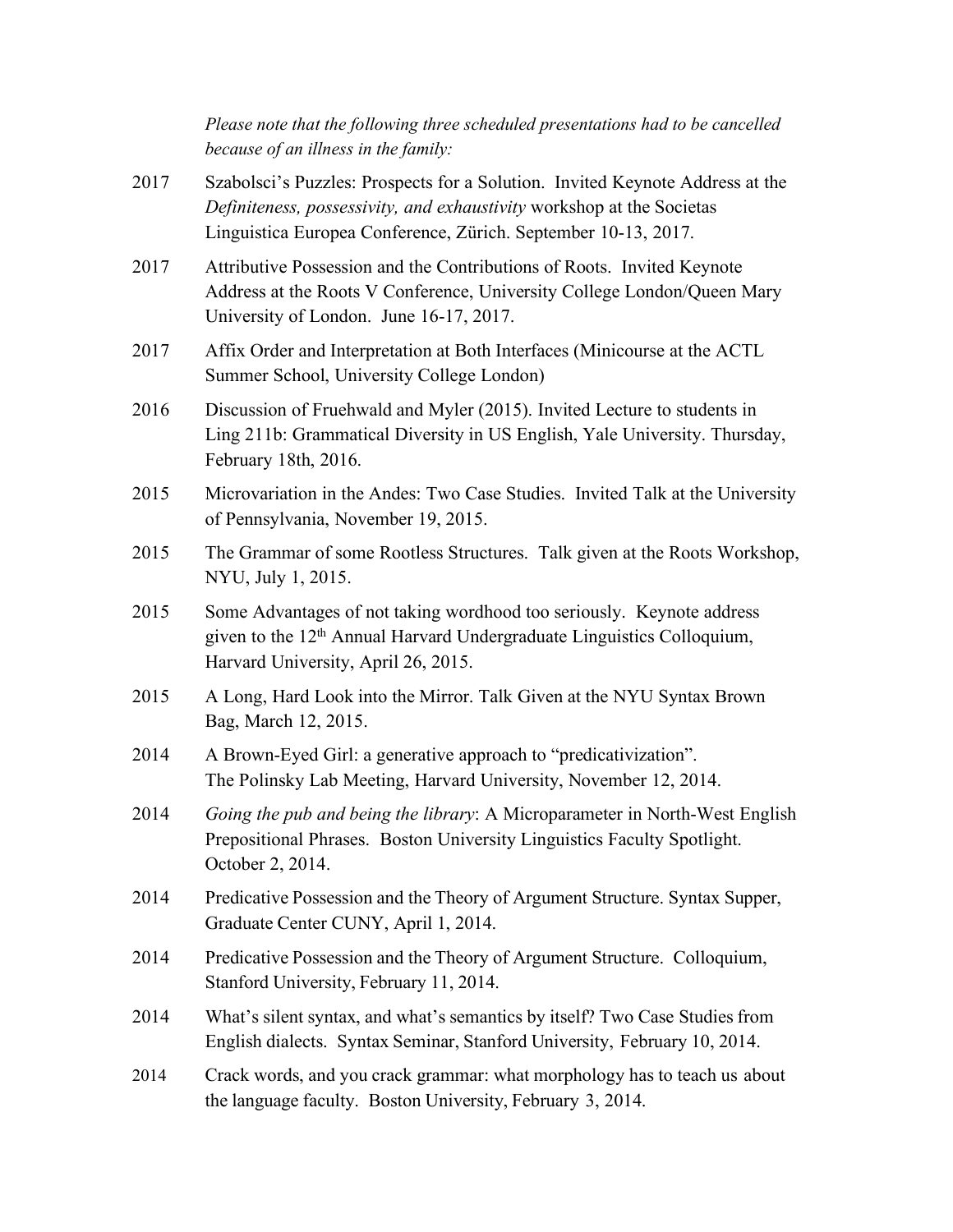- 2013 Predicative Possession via Predicativization of the Possessee. Syntax Brown Bag, NYU, December 7, 2013.
- 2013 Building and Interpreting HAVE Sentences in (mostly) English. Ling-Lunch, MIT, May 9, 2013.
- 2013 Building and Interpreting Possession Sentences in Cochabamba Quechua. Syntax Square, MIT, May 7, 2013.
- 2012 Licensing NPIs and Licensing Silence: *Have/Be Yet to* in English. Syntax/Semantics Brown Bag, NYU, November 9, 2012.
- 2012 Exceptions to the Mirror Principle and Morphophonological "action at a distance": The role of "word"-internal phrasal movement and Spell Out. *Exploring the Interfaces: Word Structure* Workshop, McGill University, May 7, 2012.
- 2011 "Word"-internal Phrasal Movement, Spell Out and Exceptions to the Mirror Principle. Syntax/Semantics Brown Bag, NYU, October 14, 2011.
- 2010 Light verbs, hidden relatives, and control: the case of derived nominals. Syntax Supper, Graduate Center CUNY, November 23, 2010.
- 2010 *Come the pub with me and I'll give it you there*: Motion verbs, double object constructions and silent prepositions in West Lancashire English (and beyond). SyntaxLab, University of Cambridge, June 28, 2010.
- 2009 FOFC and Morphology. SyntaxLab, University of Cambridge, June 2, 2009.

## PEER-REVIEWED CONFERENCE PRESENTATIONS

## *Please note that the following two scheduled presentations have been postponed because of the COVID-19 crisis.*

2020 Neil Myler and Zoliswa Mali. Accounting for the Mirror Principle and its Exceptions in Causative-Applicative Interactions: The case of isiXhosa. Talk at the Colloque 50 Ans de Linguistique à l'UQAM. 2020 Neil Myler and Zoliswa Mali. Three Places for Applicatives in isiXhosa. Talk at Bantu 8, University of Essex, Colchester, UK. 2018 Zoliswa Mali and Neil Myler. isiXhosa Causatives: A Puzzle for Theories of Argument Structure. Talk given at the 49th Annual Conference on African Linguistics, Michigan State University, March 23, 2018. 2018 Attributive Possession and the Contributions of Roots. Talk given at the Possession Workshop at DGFS, Stuttgart University, Thursday, March 8, 2018.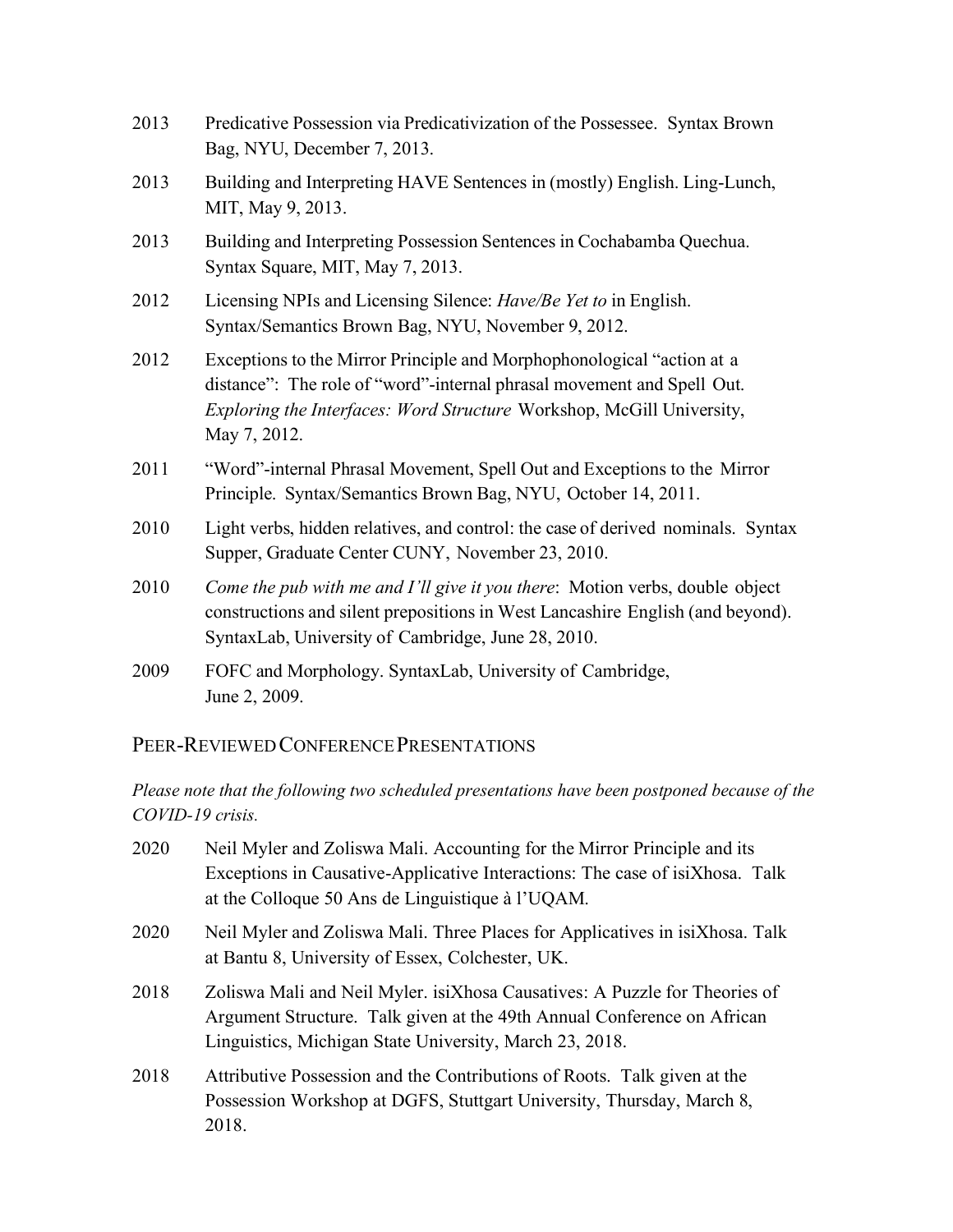| 2016 | Complex Copula Systems as Suppletive Allomorphy. Talk given at the<br>Between EXISTENCE and LOCATION workshop. Tübingen Uinversity,<br>Dec 2, 2016.                                                                                                                     |
|------|-------------------------------------------------------------------------------------------------------------------------------------------------------------------------------------------------------------------------------------------------------------------------|
| 2016 | Complex Copula Systems as Suppletive Allomorphy. Talk given at the $47th$<br>North East Linguistic Society Conference, UMass Amherst, October 16, 2016.                                                                                                                 |
| 2016 | Variation in the Syntax and Semantics of Predicative Possession in<br>Quechua. Forthcoming talk at the 21 <sup>st</sup> Workshop on Structure and<br>Constituency in Languages of the Americas. Université du Québec à<br>Montréal, April 1-3, 2016                     |
| 2016 | Neil Myler and Daniel Erker. In Quechua-Spanish contact, size doesn't matter<br>(unless you're CP). Poster Presentation at the 90 <sup>th</sup> Annual Meeting of the<br>Linguistic Society of America, Washington DC.                                                  |
| 2015 | Andrew Nevins and Neil Myler. Inalienable Possession and the Morphosyntax<br>of 'Brown-Eyed'. Incontro di Grammatica Generativa 41, Perugia, Italy,<br>February 28 2015.                                                                                                |
| 2014 | Neil Myler, Einar Freyr Sigurðsson, and Jim Wood, Predicative Possession<br>Builds on Top of Attributive Possession: Evidence from Icelandic. GLOW<br>Semantics Workshop on Understanding Possession, April 5, 2014.                                                    |
| 2014 | How to turn a not-yet-possessed DP into a predicate nominal in Cochabamba<br>Quechua. 88 <sup>th</sup> Annual Meeting of the Linguistic Society of America,<br>Minneapolis, MN.                                                                                         |
| 2013 | Predicative Possession in Cochabamba Quechua: Syntax and Interpretation.<br>Poster Presentation at NELS 44, University of Connecticut.                                                                                                                                  |
| 2013 | Josef Fruehwald & Neil Myler, "I'm done my homework.": Case assignment in<br>a stative passive. $37th$ Penn Linguistics Colloquium.                                                                                                                                     |
| 2013 | Stephanie Harves & Neil Myler. Licensing NPIs and Licensing Silence:<br><i>Have/Be Yet To</i> in English. $37th$ Penn Linguistics Colloquium.                                                                                                                           |
| 2013 | Exceptions to the Mirror Principle and Morphophonological "action at a<br>distance.": The role of "word"-internal phrasal movement and Spell Out.<br>Distributed Morphology Symposium, at the $87th$ Annual Meeting of the<br>Linguistic Society of America, Boston MA. |
| 2013 | Karlos Arregi, Neil Myler & Bert Vaux. Number marking in Western<br>Armenian: A non-argument for outwardly-sensitive phonologically conditioned<br>allomorphy. Distributed Morphology Symposium, LSA Annual Meeting,<br>Boston MA.                                      |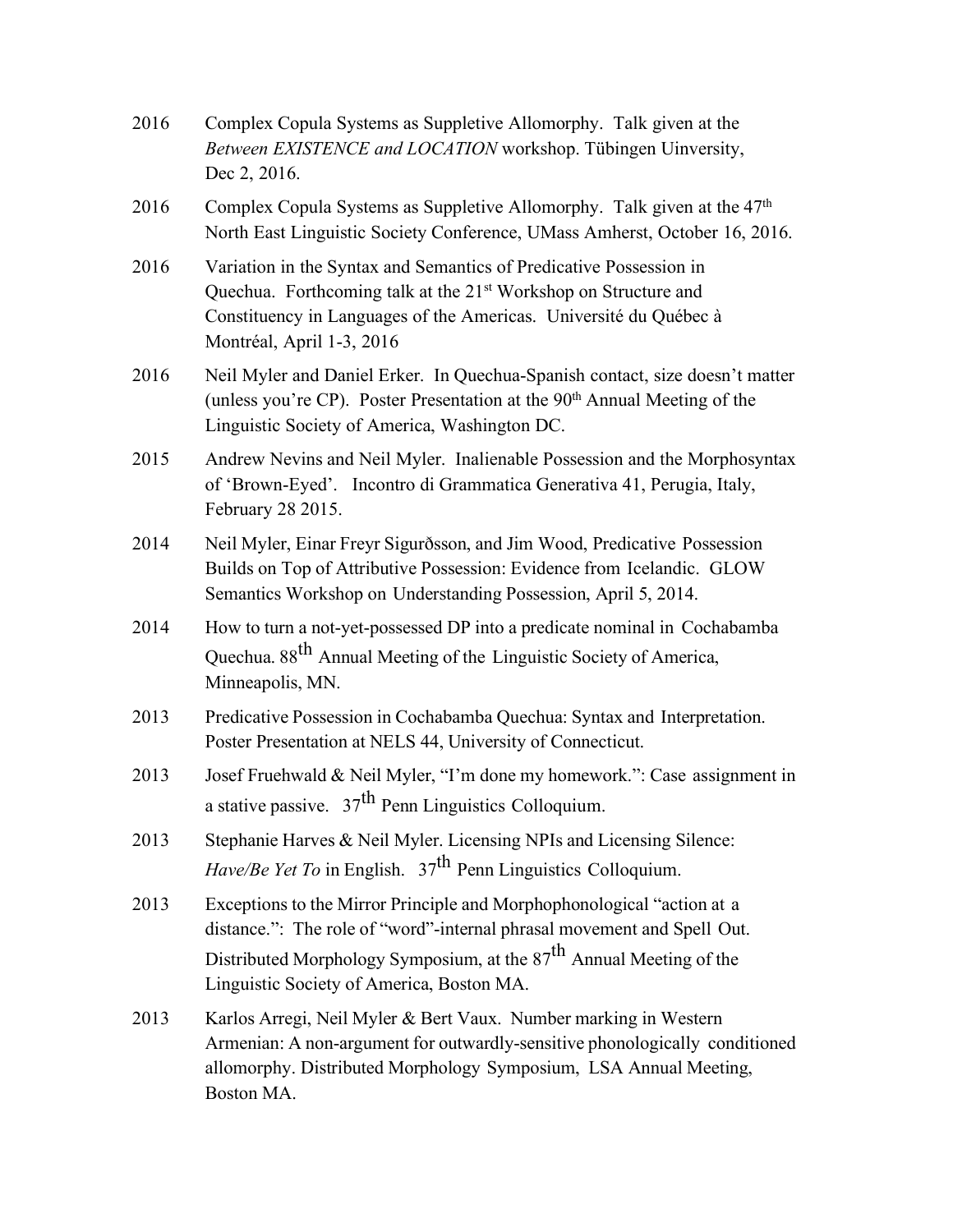| 2012 | Cliticization Feeds Agreement: A View from Quechua. Poster Presentation at<br>NELS 43, CUNY.                                                                                                                 |
|------|--------------------------------------------------------------------------------------------------------------------------------------------------------------------------------------------------------------|
| 2012 | On <i>Coming the pub</i> in the North West of England: Accusative Unaccusatives,<br>Dependent Case and Preposition Incorporation. 27 <sup>th</sup> Comparative Germanic<br>Syntax Workshop, Yale University. |
| 2011 | Light verbs, hidden relatives and control: the case of derived nominals. JeNom<br>4, the 4th Workshop on Nominalizations, University of Stuttgart, June 2011.                                                |
| 2010 | A Phrasal Derivational affix: the case of -yoq in Quechua. Georgetown<br>Linguistic Society Conference, Georgetown University, February 2010.                                                                |
| 2009 | Opacity and Optionality in the Morphology-Syntax-Phonology Mapping: The<br>Case of <i>ni</i> - insertion and – <i>lla</i> displacement in Quechua. Speedpaper,<br>LFG 2009, Cambridge.                       |
| 2009 | Semantically-Vacuous Variable Affix Placement in Cajamarca Quechua.<br>4 <sup>th</sup> Newcastle Postgraduate Conference in Theoretical Linguistics.                                                         |

# FIELDWORK EXPERIENCE

| 2018      | January-May: Instructor for Field Methods class on Swahili (Bantu).                                          |
|-----------|--------------------------------------------------------------------------------------------------------------|
| 2017      | January-May: Instructor for Field Methods class on siSwati (Bantu).                                          |
| 2016      | January-May: Instructor for Field Methods class on isiXhosa (Bantu).                                         |
| 2015      | May 10-26: Sociolinguistic fieldwork on Cochabamba Spanish and<br>Cochabamba Quechua in Cochabamba, Bolivia. |
| 2015      | January-May: Instructor for Field Methods class on Wolof (West Atlantic).                                    |
| 2014      | January 7-22 : Fieldwork on Santiago del Estero Quechua in Santiago del<br>Estero, Argentina.                |
| 2013      | January 7-21 and May 15-June 4: Fieldwork on Cochabamba Quechua in<br>Cochabamba, Bolivia                    |
| 2013      | June 4-June 15: Fieldwork on Santiago del Estero Quechua in Santiago del<br>Estero, Argentina.               |
| 2010      | September-December: Field Methods class on Masalit (Nilo-Saharan).                                           |
| 2009-2014 | Consultant work with speakers of Cuzco Quechua in New York City.                                             |
| 2008      | June-August: Fieldwork on Cajamarca Quechua in Cajamarca, Peru.                                              |
|           |                                                                                                              |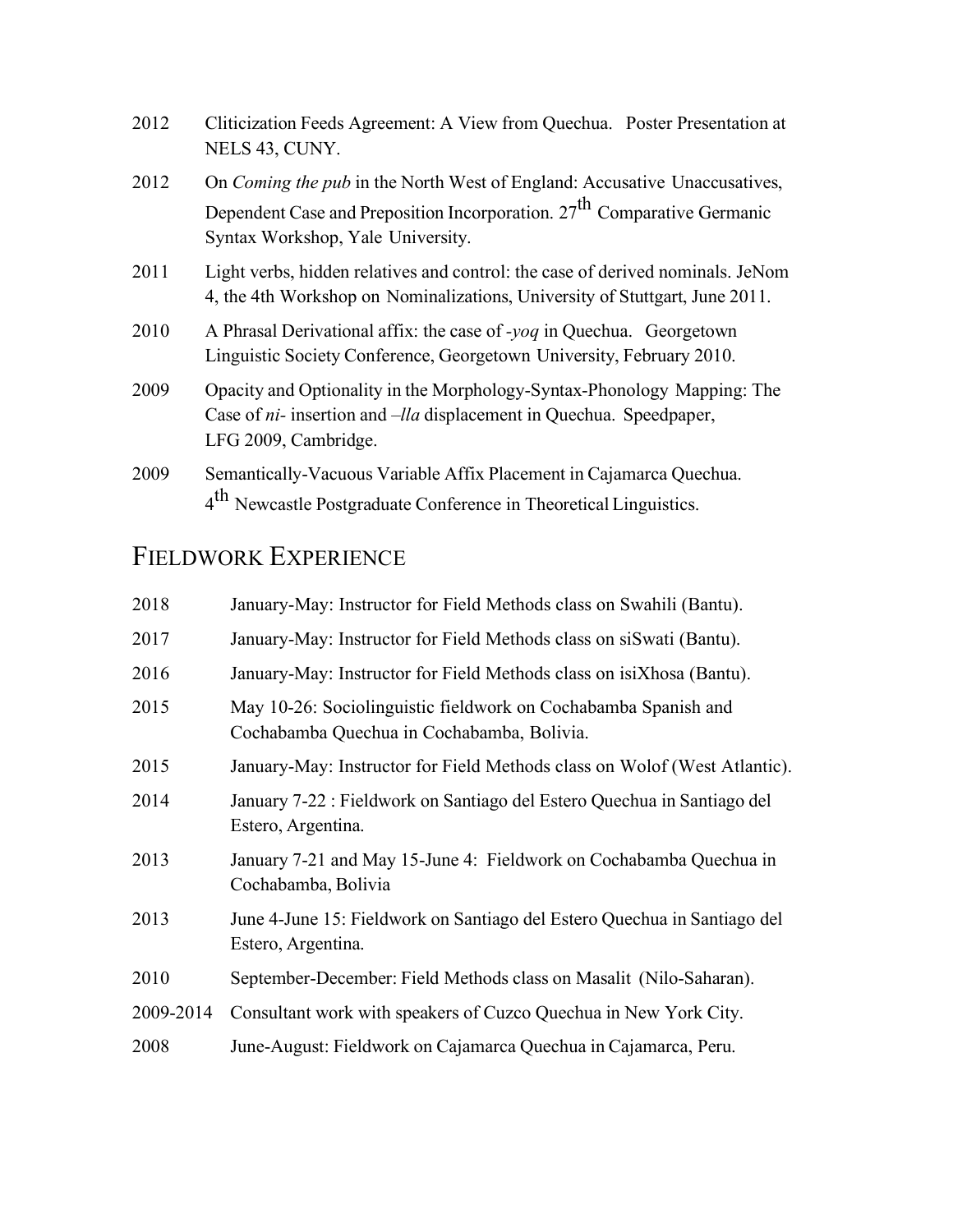# ADVISING

| 2019-     | PhD Advisor to Alex Kohut.                                                                                                                                                                                            |
|-----------|-----------------------------------------------------------------------------------------------------------------------------------------------------------------------------------------------------------------------|
| 2019-     | PhD Advisor to Nairan Wu.                                                                                                                                                                                             |
| 2018      | Directed study with Pamela Sugrue on approaches to cross-linguistic<br>variation in syntax and semantics.                                                                                                             |
| 2018      | Second Reader on MA thesis: Anne Bertolini. Title: "The Some of its<br>Parts: Exploring the Agility of English Some Toward a Possible Unified<br>Analysis"                                                            |
| 2018      | Directed study with Brady Dailey on the grammar of having and being.                                                                                                                                                  |
| 2017-2019 | Committee Member for PhD Qualifying Paper, book review, and thesis:<br>Pengfei Li                                                                                                                                     |
| 2017      | PI on Undergraduate Research Opportunities Program (UROP) grant to<br>Margaret Adham (summer). Title: "Possessives in Contact."                                                                                       |
| 2017      | Directed study with Erin Jessee on developments in syntactic theory from<br>the 1950s to the present day.                                                                                                             |
| 2016      | PI on Undergraduate Research Opportunities Program (UROP) grant to<br>Sarah Lawson (spring). Title: "Language Contact and Transfer between<br>Andean Spanish and Bolivian Quechua: Regional and Social Perspectives." |
| 2016      | Directed study with Erin Jessee on object clitics and agreement interactions<br>with Spanish clitics.                                                                                                                 |
| 2015      | Second Reader on MA thesis: Alexandria Huckaby. Title: "The Relative<br>Accessibility of Conversational Implicatures for L2 English Speakers."                                                                        |
| 2015      | Comprehensive Examination paper: Maria LaMendola. Title: "The<br>Grammaticalization of Specificity Marker $-e/-n$ in Western Armenian."                                                                               |
| 2015-2017 | Committee Member for PhD thesis: Maria LaMendola                                                                                                                                                                      |
|           |                                                                                                                                                                                                                       |

# UNIVERSITY SERVICE

| 2019-     | Co-Director of Graduate Admissions, BU Linguistics Program.     |
|-----------|-----------------------------------------------------------------|
| 2018      | Director of Graduate Admissions, BU Linguistics Program (fall). |
| 2017      | Director of Graduate Admissions, BU Linguistics Program (fall). |
| 2017      | Director of Graduate Studies, BU Linguistics Program (spring).  |
| 2016-2017 | Member, Semantics Search Committee                              |
| 2016      | Assessment Liaison Officer, BU Linguistics Program              |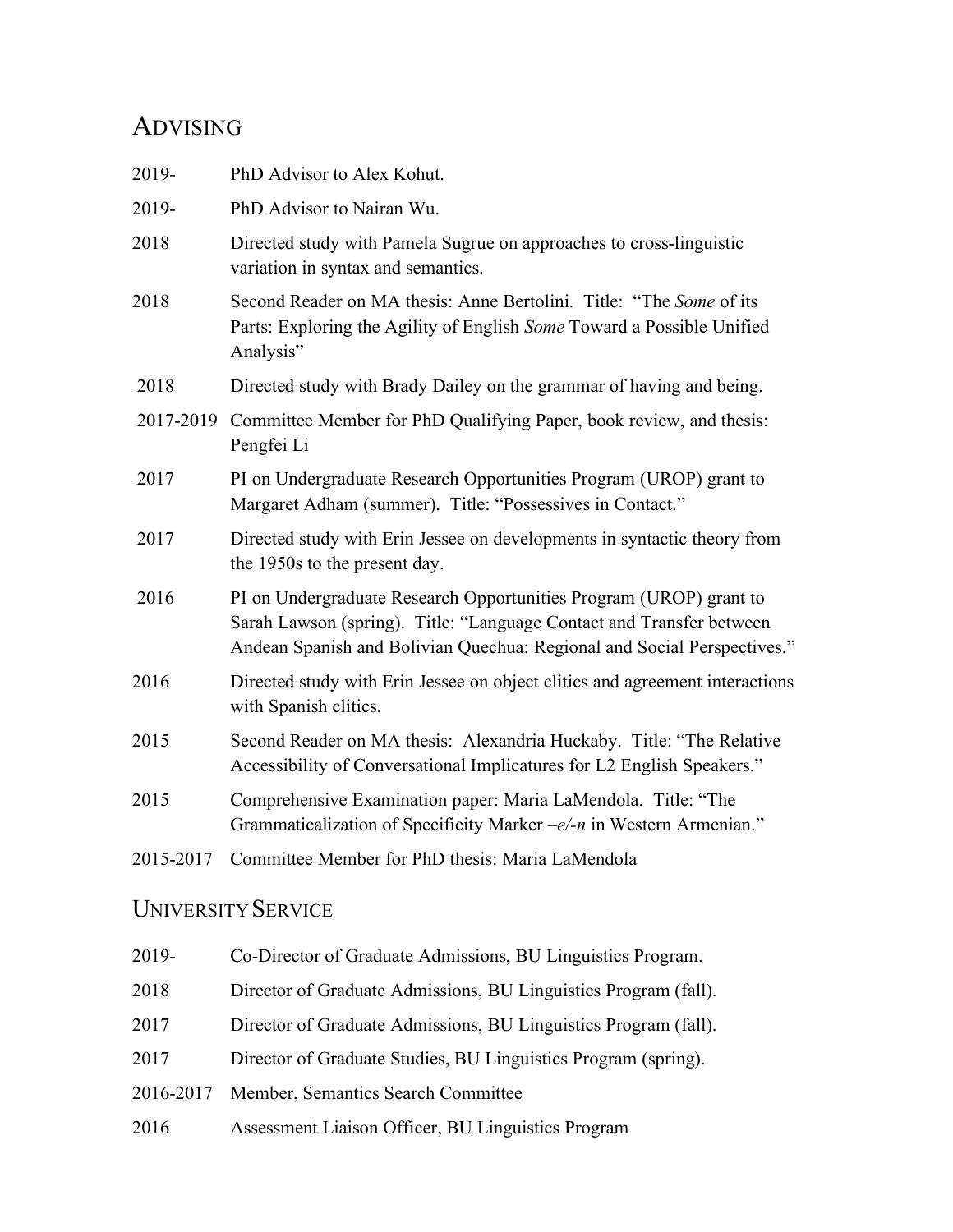| 2015-2018 | Faculty Adviser, Boston University Linguistic Association                                                                                                                                                                                                                              |
|-----------|----------------------------------------------------------------------------------------------------------------------------------------------------------------------------------------------------------------------------------------------------------------------------------------|
| $2015 -$  | Convener, Linguistics Honors Student Meetings                                                                                                                                                                                                                                          |
| $2015 -$  | <b>BU Linguistics MA Admissions Committee</b>                                                                                                                                                                                                                                          |
| 2015-2016 | <b>BU Linguistics Colloquium Committee</b>                                                                                                                                                                                                                                             |
| 2011      | Co-Organizer (with Timothy Leffel) of the 13 <sup>th</sup> Annual<br>SUNY-Yale-NYU-CUNY (SYNC) Graduate Conference.                                                                                                                                                                    |
| 2011-2013 | Organizer of the NYU Linguistics Syntax/Semantics Brown Bag<br>Talks Series (Fall 2011-Spring 2013).                                                                                                                                                                                   |
| 2010-2013 | NYU Linguistics Colloquium Committee                                                                                                                                                                                                                                                   |
|           | Part of the committee (with Salvador Mascarenhas and Kimberly Leiken)<br>that reformed the departmental voting system for choosing which speakers<br>to invite. Managed the annual budget for speaker transport and<br>accommodation. Organized all aspects of speakers' stays in NYC. |

# PROFESSIONAL SERVICE

## EDITORIALSERVICE

| 2019- | Member, Editorial Board of <i>Glossa</i> .                                                  |
|-------|---------------------------------------------------------------------------------------------|
| 2011  | (with Jim Wood) ed. NYU Working Papers in Linguistics Volume 3:<br><i>Papers in Syntax.</i> |

# REVIEWING FOR JOURNALS

| 2019     | Reviewer for Syntax                                                   |
|----------|-----------------------------------------------------------------------|
| 2018     | Reviewer for <i>The Linguistic Review</i> .                           |
| 2018     | Reviewer for Linguistic Variation.                                    |
| 2017-    | Review board member for <i>Snippets</i> .                             |
| $2017 -$ | Reviewer for <i>Glossa</i> .                                          |
| 2017     | Reviewer for Journal of Semantics.                                    |
| 2017     | Reviewer for Natural Language and Linguistic Theory                   |
| 2017     | Reviewer for Linguistic Inquiry.                                      |
| 2016     | Reviewer for <i>Linguistics</i> .                                     |
| 2016     | Reviewer for Natural Language and Linguistic Theory.                  |
| 2016     | Reviewer for Linguistic Inquiry.                                      |
| 2016     | Reviewer for the <i>Journal of Comparative Germanic Linguistics</i> . |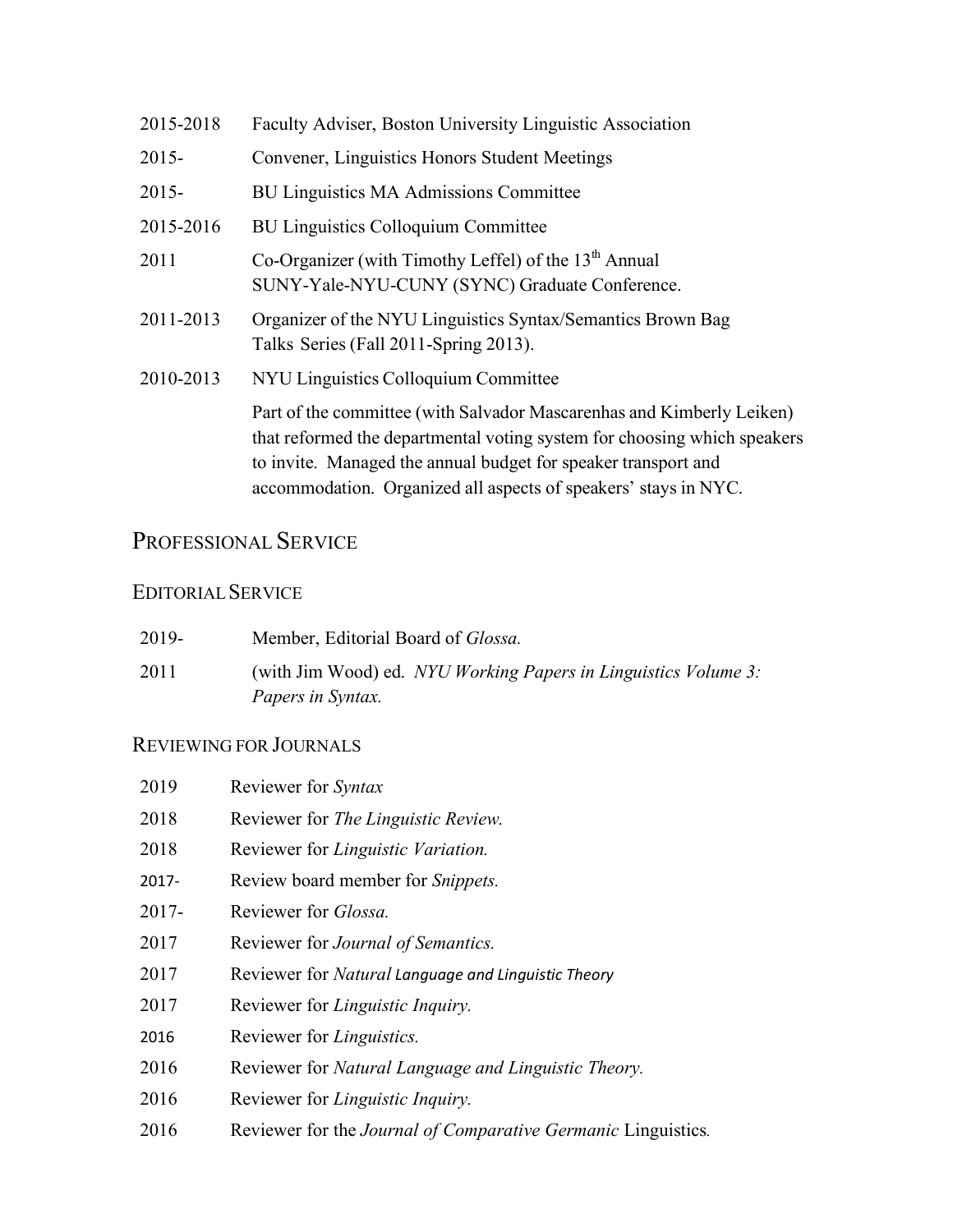- Reviewer for *Syntax.*
- Reviewer for the *Linguistics Beyond and Within.*
- Reviewer for the *Journal of English Linguistics.*
- Reviewer for the *Probus.*
- Reviewer for the *Journal of Comparative Germanic* Linguistics*.*
- Reviewer for *Linguistic Inquiry*.
- Reviewer for *Lingua*.
- Reviewer for *Linguistic Variation*.
- Reviewer for *Language Sciences.*
- Reviewer for the *Journal of Comparative Germanic Linguistics.*
- Reviewer for *Lingua*.
- Reviewer for *Linguistic Inquiry.*

## REVIEWING FOR BOOK SERIES

- Reviewer for the *Cambridge Handbooks* Series
- 2016- Reviewer for MIT monographs
- 2015- Reviewer for the *Oxford Studies in Comparative Syntax* Series

### REVIEWING FOR CONFERENCE PROCEEDINGS

2011 Proceedings of JeNom 4, The  $4<sup>th</sup>$  Workshop on Nominalizations.

## REVIEWING FOR CONFERENCES

- Abstract Reviewer, Roots V
- Abstract Reviewer, WCCFL
- 2015- Absract Reviewer, NELS
- Absract Reviewer, ConSOLE
- Absract Reviewer, FASL
- 2014- Abstract Reviewer, the Penn Linguistics Conference.
- 2014- Abstract Reviewer, Comparative Germanic Syntax Workshop.
- 2014- Abstract Reviewer, Annual Meeting of the Linguistics Association of Great Britain.
- 2011-2013 Abstract Reviewer, Annual SUNY-Yale-NYU-CUNY (SYNC) Conferences.